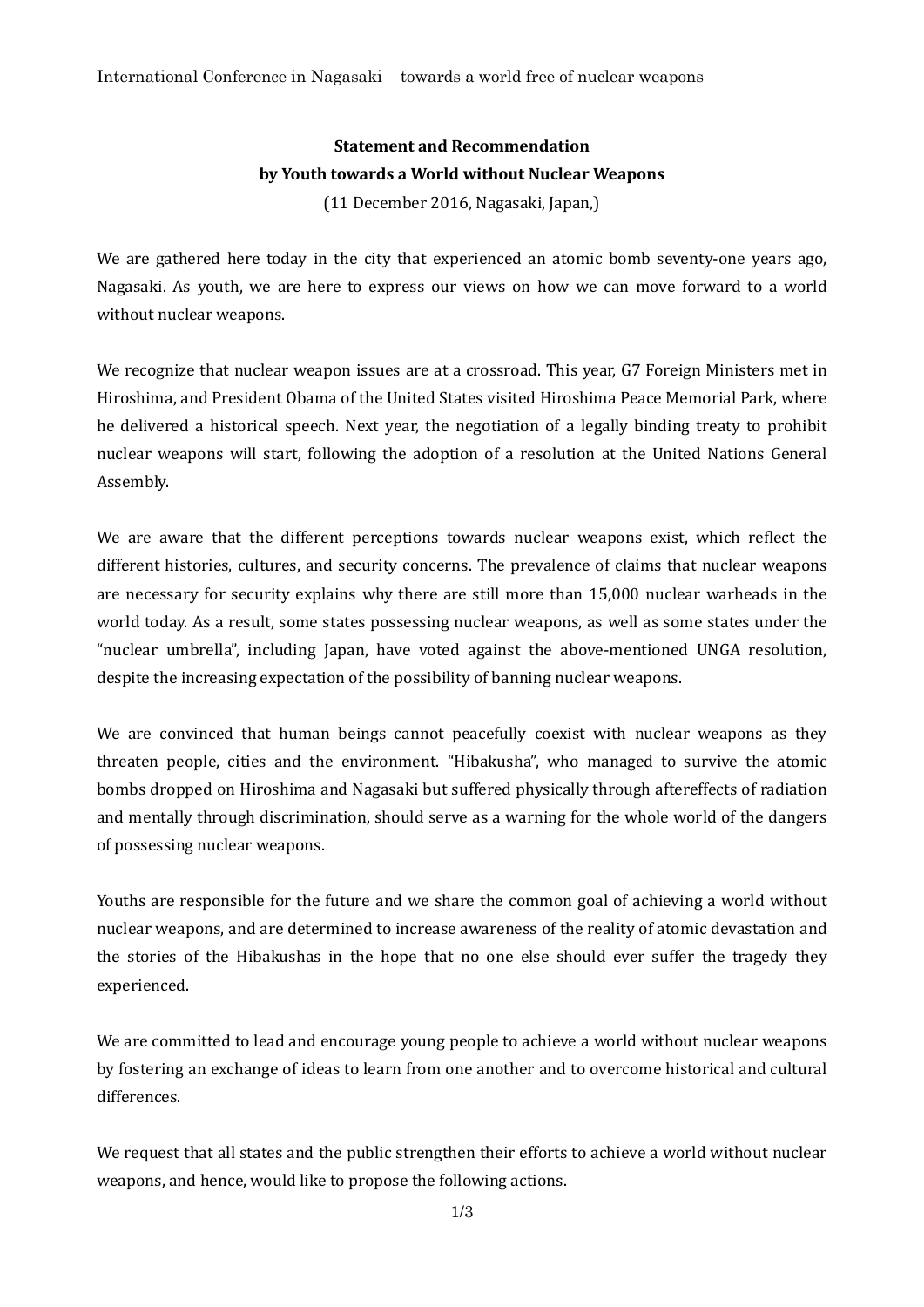## **To all states**

★Request to fully reaffirm your commitments to nuclear nonproliferation and disarmament, in particular your promises specified in the Nuclear Non-Proliferation Treaty (NPT).

★Recommend to strengthen the international legal framework to accelerate nuclear disarmament, including improving enforcement of the NPT and negotiating a legally-binding treaty to prohibit nuclear weapons.

#### **To states with nuclear weapons**

★Reconsider the necessity to possess nuclear weapons from security, political, and economic perspectives, and to find other means of maintaining national security and international prestige.

★All nuclear weapon states should take concrete actions to decrease the number of their nuclear weapons, thereby fulfilling their responsibilities under the NPT.

★Nuclear states not party to the NPT should join it as non-nuclear weapon states, as it will make them, as well as the world as a whole, more secure.

★We encourage at least one state with nuclear weapons to be an example by disbanding its nuclear program and by joining the efforts of a nuclear free world.

★Stop upgrading nuclear arsenals, as they will not stabilize global security environment.

★Take all warheads off hair trigger alert status, as it poses unnecessary risk and danger to the existence of the world, and will prevent an accidental launch.

★Further secure nuclear arsenals to decrease nuclear mishaps by dispatching experienced personnel to monitor them and maintain weapon-usable materials out of reach of those who wish to obtain them, such as terrorists.

## **To states without nuclear weapons, including states under "nuclear umbrella"**

★Continue your commitment to remain a non-nuclear weapon state, and take a leadership role in achieving a world free from nuclear weapons.

★States under the "nuclear umbrella" should reject their policy, especially in light of risks, effectiveness and credibility, and make efforts to build a security scheme that does not rely on nuclear weapons, including establishing a nuclear weapon free zone.

★Publicize that using nuclear weapons is a serious human rights violation and can cause catastrophic humanitarian and environmental harm worldwide, including a nuclear winter, and bring attention to such consequences of nuclear weapons use by reaching out to organizations concerned with security such as the United Nations and making it a dominant topic.

★Enhance unified efforts among non-nuclear weapon states to achieve a world free from nuclear weapons, especially through pressuring nuclear weapon states to accelerate their nuclear disarmament efforts and supporting a treaty to prohibit nuclear weapons, and expand efforts that involve the international community as a whole, including nuclear weapons states.